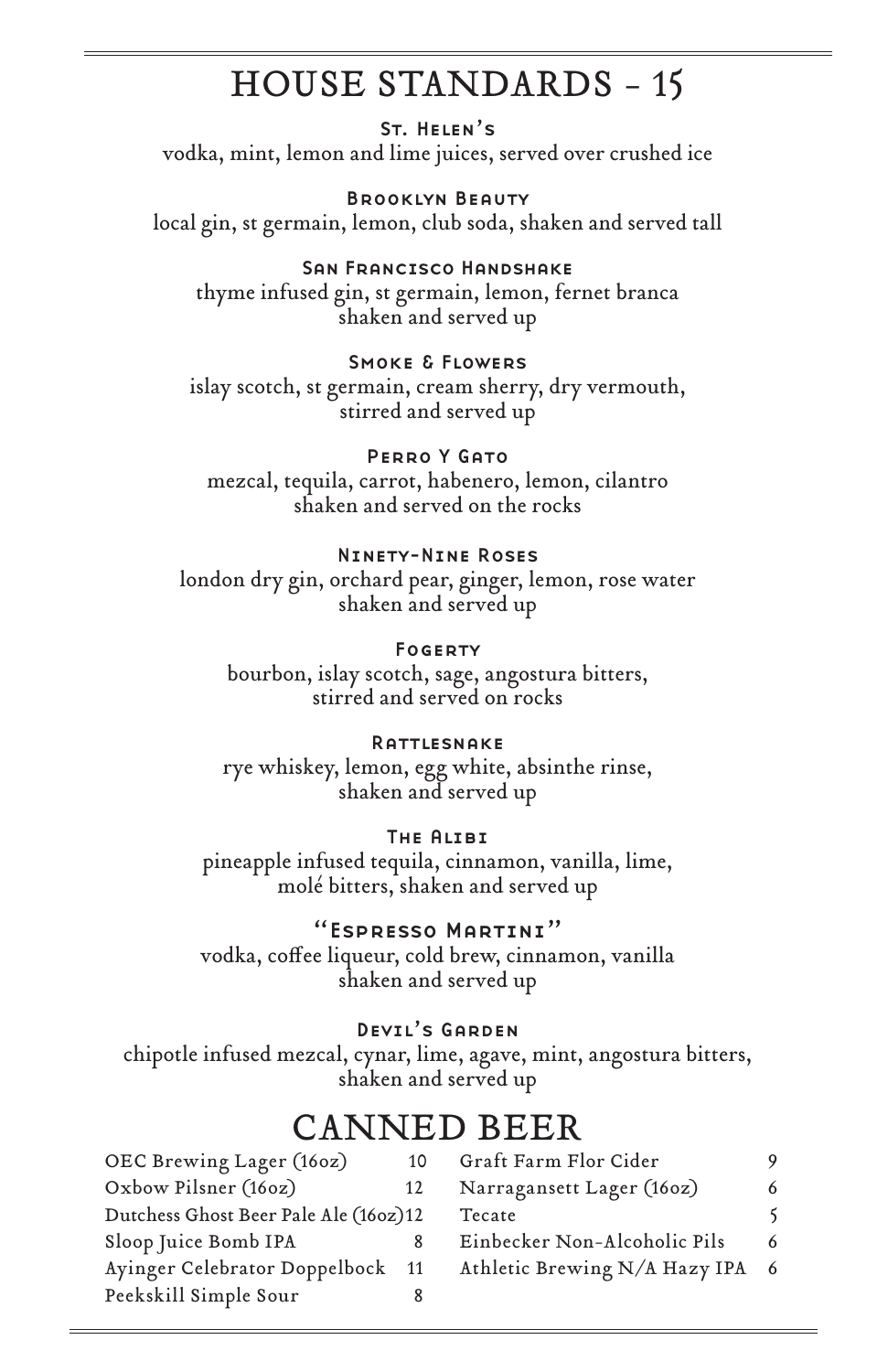# WINE BY THE GLASS *bottle list also available*

### SPARKLING *glass/btl*

Cava—Bertha 'Brut Nature', *dry, crisp, mineral,* '18 ESP ........12/40 Col Fondo—Costadilà '450slm', *unfiltered, tangy, dry '20* ITA...15/50

### WHITE

Muscadet—Pepiere 'La Pepie', *clean, crisp, mineral*, '20 FRA ...13/43 Arneis blend—Bera 'Arcese', *citrus, mineral, floral*, '20 ITA......13/43 Verdejo—Microbio 'Banda Argilico', *hazy, dry, citrus* '20 ESP.17/56 Melon de Bourgogne—Cadette, *lush, mineral, lemon* '18 FRA..16/54

## ROSÉ

Provence—Mas Mellet, 'Lily Rose', *crisp, dry*, '20 FRA...........14/46 Sicily—Vino di Anna 'Jeudi 15', *blood orange, herbal* '20 ITA....16/54

#### ORANGE

Dry Muscat—Carterole 'Esperanza', *dry, citrusy*, '20 FRA .....14/46 Sauv Blanc—Lebled 'Sauvignonne', *unfiltered, wild,* '20 FRA..15/50

### CHILLED RED

País Verde—Henriquez, *cherry, spiced, fresh*, '20 CHL ............16/54 Mallorca Tinto—Corrent, *firm, berried, dry, fresh,* '20 ESP ....12/40 Lambrusco—Donati, *frizzante, juicy, dry, herbal,* '19 ITA........13/43

#### RED

Carignan blend—Potron Minet 'Trouillas', *light, dry,* 20 FRA 14/46 Grenache—Texier, 'Vigne du Mas', *sliky, berry, dry,* '20 FRA ..17/56 Tempranillo—Cantalapiedra, 'Arenisca', *spiced, dry,* '19 ESP .16/54 Field Blend—Pheasants Tears, Poliphonia, *hearty,* '20 GEO ..14/46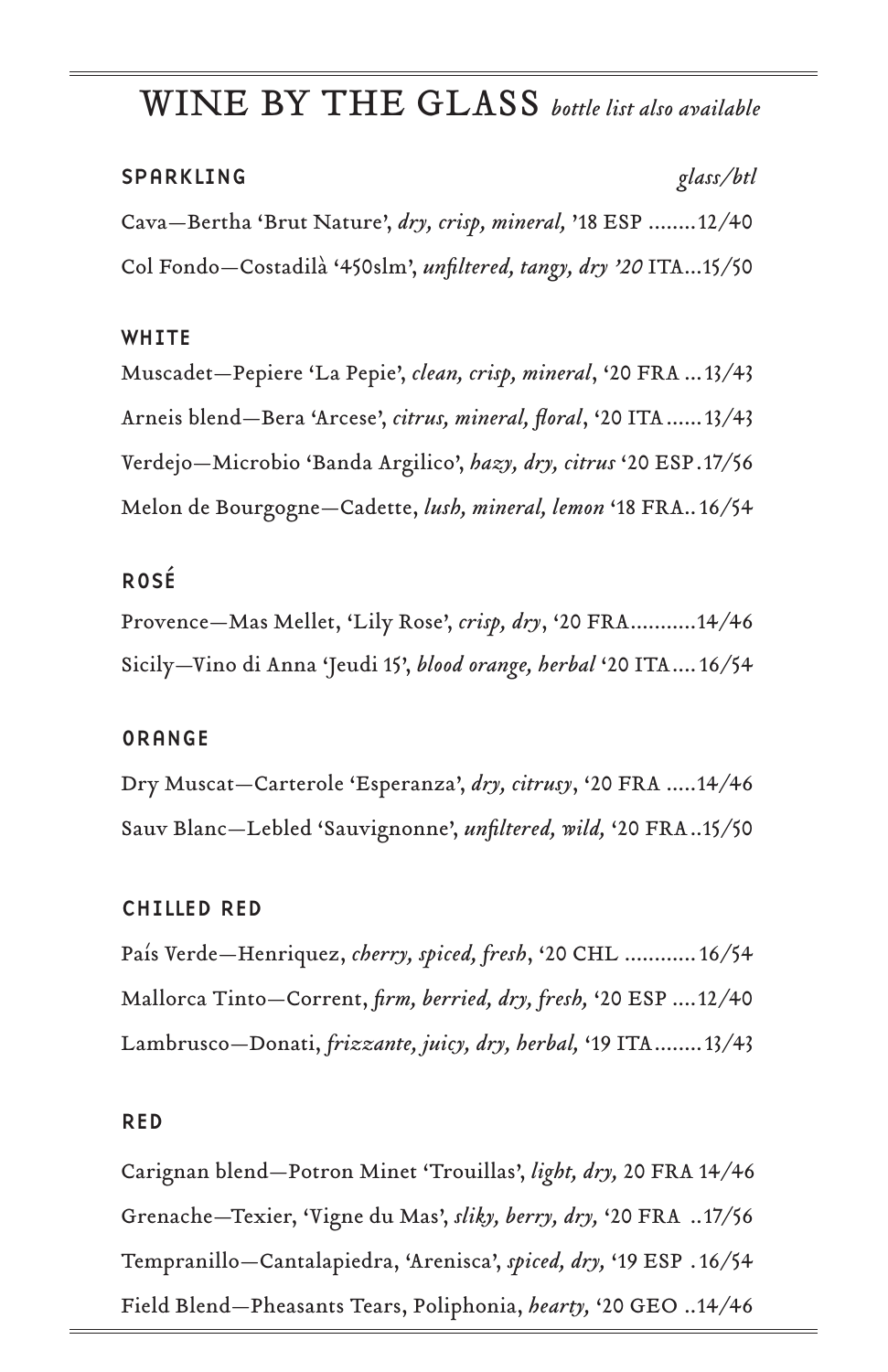PINK not just juice...but not too complicated

Field blend—Gentle Folk 'Rainbow Juice', *light, dry*, '20 AUS ..... *55* Fer Servadou—Carmerans 'Minimus', *dry, crisp*, '20 FRA.......... *60*  Mourvedré blend—Matassa 'Rollaball', *lean, tart, dry*, '20 FRA ..*65* Carignan blend—Cosmic 'Encarinyades', *dry, berried*, '18 ESP ... *75*  Beaujolais—Guignier 'Mystère de Rosé', *rustic, berry*, '18 FRA.... *55*  Pineau d'Aunis—B.Cousin 'Vendangereuse', *herbal*, '17 FRA.......*85* Cinsault blend—Hauvette 'Petra', *citrus, pepper, herb*, '17 FRA ... *60*  Tempranillo—Microbio 'Correcaminos', *dry, berried*, '20 ESP....*65*  Syrah blend—Ashanta 'Resist', *dry, tart cherry, savory*, '20 USA.. *60* Touriga Nacional—Lewandowski, *juicy, raspberry*, '19 USA....... *60* P.Noir blend—Gentle Folk 'Vin de Sofa', *dark, juicy*, '20 AUS ..... *55* Aglianico—Cantina Giardino, *dark, currant, dry*, '18 ITA....1.5L*-80*

 $\mathbf{ORANGE}$  white grape skins steeped in their own juice Tsolikouri—Freya's Marani 'Queen...', *herbal, zesty*, '19 GEO .... *55*  Xarel.lo—La Salada 'La Bufarella', *tangy, citrusy*, '19 ESP...........*70* Malvasia—La Salada 'Sota Ametllers', *apricot, floral*, '20 ESP .... *80* Müller-Thurgau —Lardot 'Kontakt', *savory, mineral*, '19 DEU .. *60*  Vitovska blend—Skerk 'Ograde', *firm, dry, peach-skin*, '18 ITA ... *80* Pinot Gris—Altaber 'Ma Ma Mia', *orange, spiced*, '19 FRA .......... *80* Field blend—Vino di Anna 'Palmento', *rich, nutty, crisp*, '20 ITA *60* La Crescent—La Garagista 'Vinu Jancu', *tropical, spicy*, '17 USA..*95*  Koku Uzum—Gelveri 'Küp', *ginger, tangy, heady*, '16 TUR........... *55*  Ribolla Gialla—Radikon, *dense, rich, tangy*, '13 ITA.............. 1L-*140*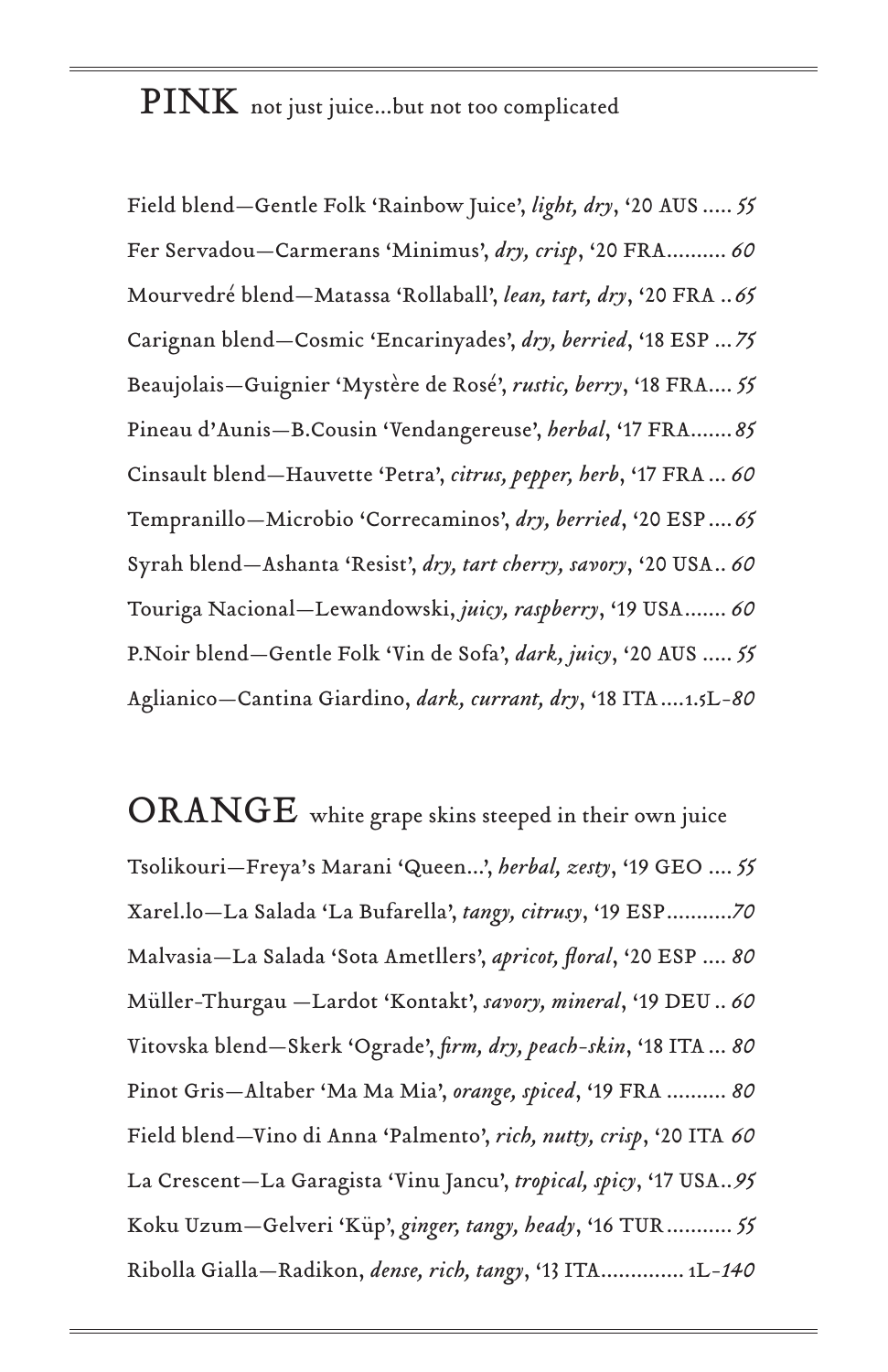# BUBBLES fizz for when you're thirsty

Petillant—Huet, Vouvray, *delicate, dry, fresh*, '14 FRA................ *60* Cremant d'Jura —Marnes Blanches, *mineral, delicate,* FRA.........*65* Pink Pet-Nat —La Salada 'Roig Boig', *light, juicy, dry* '20 ESP ... *60* Pet-Nat—Chepika, Delaware, *silky, citrus, mineral*, '19 USA........*70* Pink Pet-Nat —Combe Aux Reves 'Grenadine', *wild berry,* FRA *60* Pink Pet-Nat —La Garagista 'Ci Confonde Rosé', '19 USA..........*85* Apple/Pear/Quince—Vulcain '3 Pepin'*, floral, fruity, crisp,* SWI. *60* Pink Pet-Nat—Capriades 'Pynoz'*, silky, fruity, fresh,* '18 FRA.....*70* Pink Pet-Nat —Cosmic 'Fades del Granit', *juicy, fresh,* '20 ESP... *55* Red Pet-Nat—La Garagista 'Ci Confonde Rosso', '19 USA ......... *80* Cider—Hiyu 'Floreal'*, rich, firm, fruity, dry finish,* USA .............. *60* Cider—Vulcain 'Transparente'*, rich, tart, bittersweet,* SWI .......... *55* Cider+Wine—La Garagista 'Flesh/Bone', *wild, floral*, '17 USA ....*70*

## CHAMPAGNE fizz for when you're fancy

Brut Nature—Vix Bara, *lemon pith, mineral, Chardonnay* NV16 ...*115* Brut Nature—Lassaigne 'Vignes Montgueux', *Chard.* NV18.......*135* Extra Brut—Suenen 'Oiry', *light, citrusy, Chardonnay*, NV18......*155* Extra Brut—Val Frison 'Lalore', *tangy, lemon Chardonnay*, '16 ....*175* Brut—Grongnet, *citrus, floral, gentle, fresh Chardonnay*, NV18 ... *90* Extra Brut—Ponson '1er Cru', *toasty, dry, Meunier blend*, '14....*100* Extra Brut—Laval 'Hautes Chevres', *energetic Meunier*, '13 .....*450*  Rosé, Extra Brut—Marguet 'Shaman', *toasty, berried*, '18 ......... *150*  Brut Nature—Lamblot 'Mouvance', *nutty, toasty, ripe*, '17......... *145*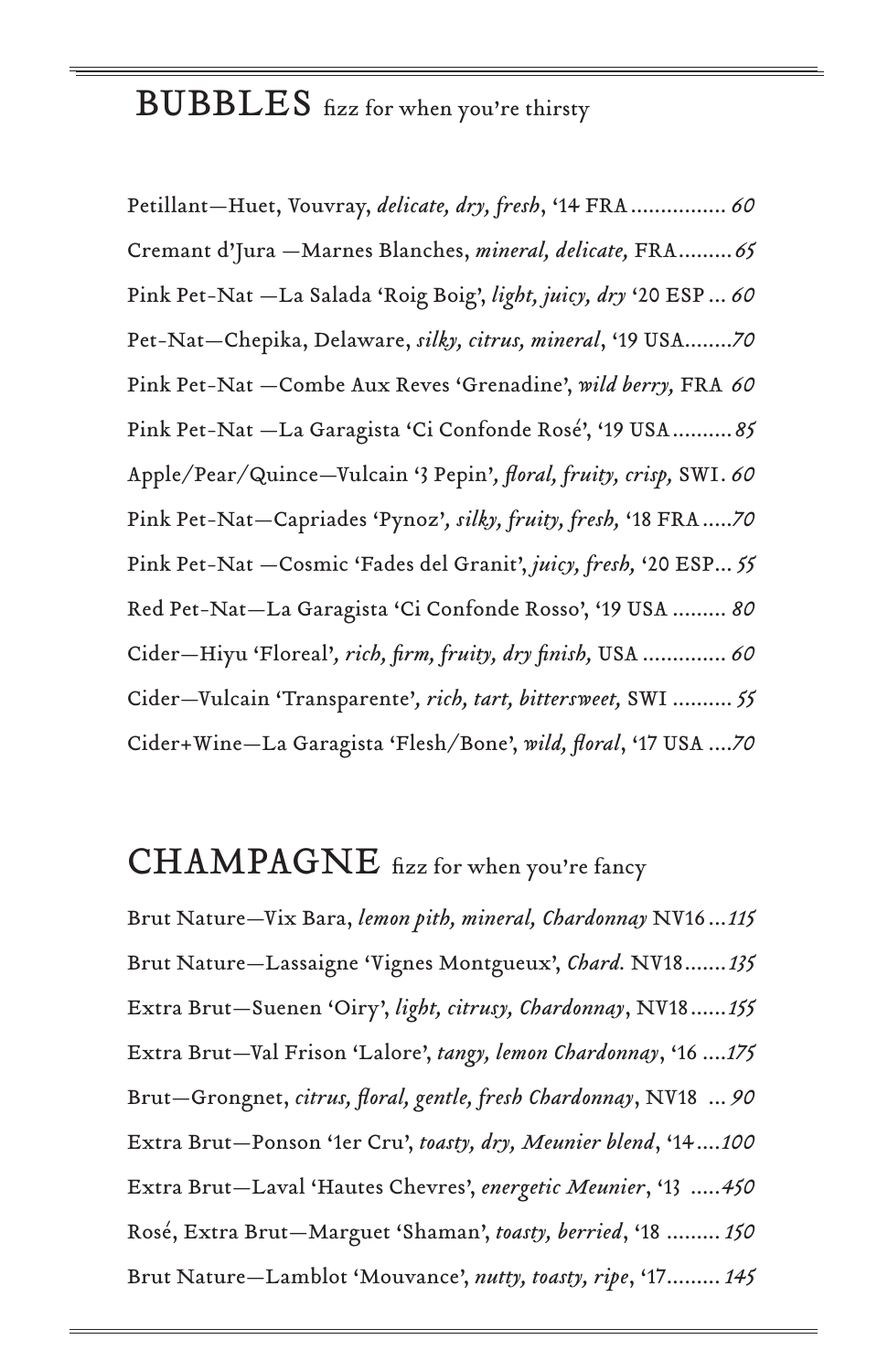## WHITE doesn't stain your teeth red

Mosel Riesling—Weiser-Kuntsler, *light, mineral, peach*, '20 DEU..*50* Aligoté—Naudin 'Le Clou 34', *mineral, citrus, dry*, '19 FRA..........*65* Macabeu—Hors Champs 'Femme Soleil', *citrusy, fresh*, '18 FRA ..*55* Palomino—Muchada-Lèclapart 'Univers', *delicate, dry*, '17 ESP . *70* Palomino—Cota 45 'Miraflores', *toasty, salty, nutty*, '20 ESP.........*65* P.Blanc/Auxerrois—Riss 'Dessous Table'*, stony, lemon*, '20 FRA ..*65* Viognier—S.Boulay 'Damoiselle', *meyer-lemon, crisp*, '16 FRA......*85* Sancerre—G.Boulay 'Clos Beaujeu', *mineral, citrusy*, '19 FRA .....*135* Dry Riesling—Stein 'Alfer Hölle 1900', *lithe, mineral*, '16 DEU...*120* Burgundy—Berrux 'Petit Tetu', *unfiltered, citrusy, dry*, '18 FRA ..*75* Field Blend—Courtois 'Paradis', *fresh, waxy, mineral*, '16 FRA ..*130* Pinot Blanc—Wasenhaus, *elegant, mineral, citrus*, '17 DEU .1.5L*-200* Chardonnay—Commune Buttons 'Clover', *dry, lemon*, '19 AUS ...*75* Chablis—Pattes Loup 'Vent d'Ange', *silky, citrus, ripe*, '18 FRA ....*95* Dry Viognier—Souhaut, *floral, citrus, salty, dry*, '19 FRA............. *70* Mallorca—Galmes Ribot 'Son Llebre', *ripe, dry, savory*, '19 ESP...*55* Pinot Blanc—Renneristas, *tense, layered, lemon, nutty*, '17 AUT.....85 Jura—Tournelle 'Fleur de Savagnin', *tangy, mineral*, '16 FRA......*135* Chenin—Grange Tiphaine 'Clef de Sol', *tangy, citrusy, '*20 FRA .. *70* Field Blend—Hiyu 'Falcon Box', *waxy, tangy, mineral*, '16 USA .. *175* Pinot Blanc—Bruno Schueller, *salty, herbal, fruity, dry*, '20 FRA .*65* LaCrescent—La Garagista 'Harlots & Ruff.', *lush, floral* '17 USA .*85* Roussanne/SB—Frenchtown 'Pearl Thief ', *floral, nutty* '19 USA. *70*  Xarel.lo—Clos Lentiscus 'Perril Blanc', *citrus, nutty*, '17 ESP...... *60* Palomino—Cota 45 'Maina', *rich, toasty, salty, nutty*, '17 ESP ..... *140* Savennieres—Joly 'Coulee de Serrant', *dense, layered*, '13 FRA....*195*